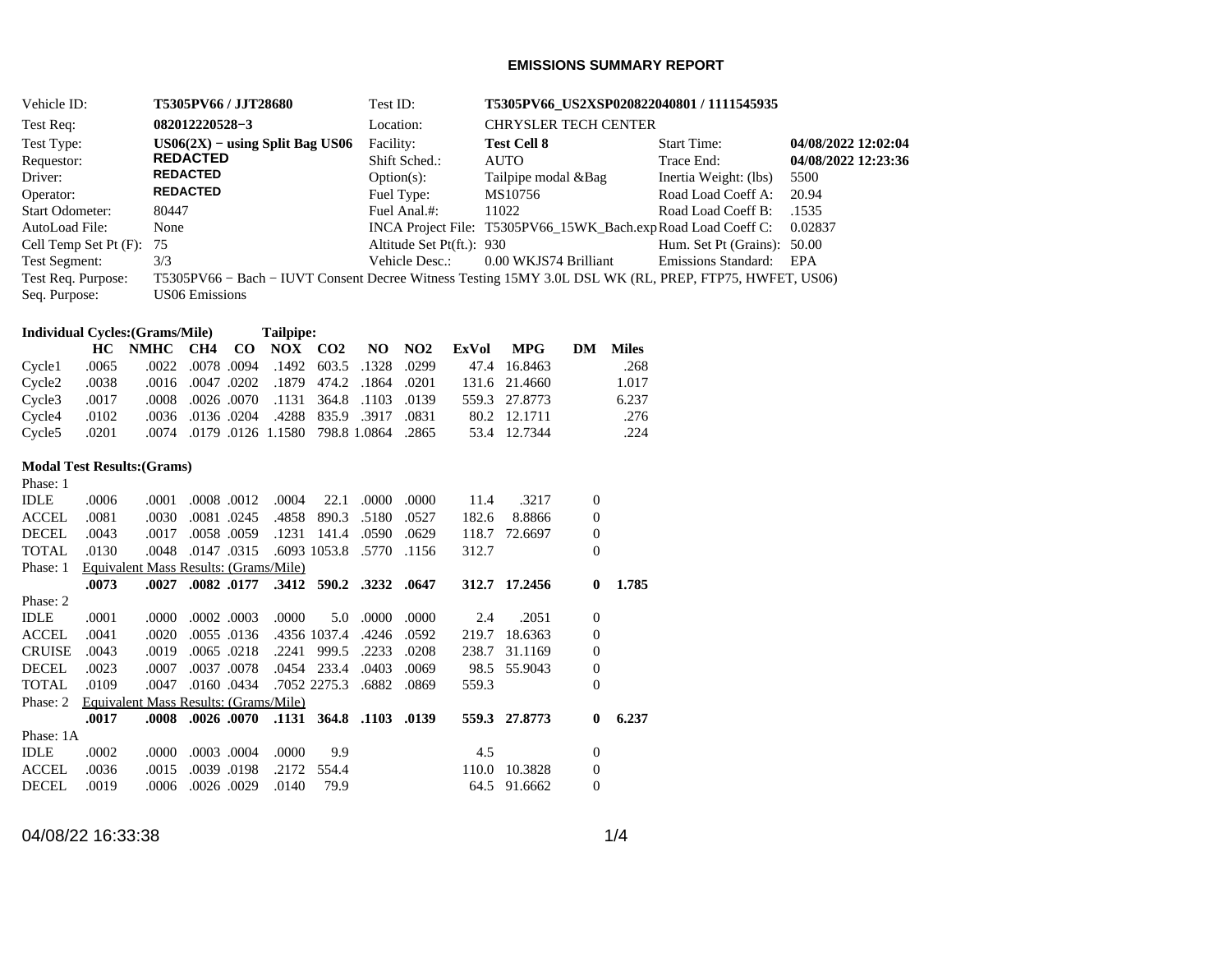|             |       |       | MOGGAI TOSPResult \$2 .0069 .0231 .2312 644.1      |       |             |       | 179.0 |               | 0        |       |
|-------------|-------|-------|----------------------------------------------------|-------|-------------|-------|-------|---------------|----------|-------|
|             |       |       | Phase: 1A Equivalent Mass Results: (Grams/Mile)    |       |             |       |       |               |          |       |
|             | .0044 |       | .0017 .0054 .0180                                  | .1799 | 501.1       |       | 179.0 | 20.3092       | 0        | 1.285 |
| Phase: 1B   |       |       |                                                    |       |             |       |       |               |          |       |
| <b>IDLE</b> | .0004 | .0001 | .0004.0008                                         | .0003 | 12.3        |       | 6.9   | .5799         | $\Omega$ |       |
| ACCEL       | .0045 | .0014 | .0042.0047                                         |       | .2686 336.0 |       | 72.6  | 6.4197        | $\Omega$ |       |
| DECEL       | .0024 | .0011 | .0031.0030                                         | .1091 | 61.5        |       |       | 54.2 47.5415  | $\Omega$ |       |
| TOTAL       | .0073 | .0027 | .0078.0085                                         | .3781 | 409.7       |       | 133.7 |               | 0        |       |
|             |       |       | Phase: 1B Equivalent Mass Results: (Grams/Mile)    |       |             |       |       |               |          |       |
|             | .0147 |       | .0053. .01550169. .7560                            |       | 819.3       |       |       | 133.7 12.4235 | 0        | .500  |
|             |       |       | <b>Total Equivalent Mass Results: (Grams/Mile)</b> |       |             |       |       |               |          |       |
|             | .0030 |       | .0012 .0038 .0093 .1638 415.0 .1577                |       |             | .0252 | 872.0 | 24.5186       | 0        | 8.023 |

**CVS Mass Results: (Grams/Mile)**

|                                                     |  |  |                                                  |       | CO NOX NMHC CO2 CH4 NMHC+NOX NMOG+NOX HFID |               | Vol.MPG |
|-----------------------------------------------------|--|--|--------------------------------------------------|-------|--------------------------------------------|---------------|---------|
| Phase: 1                                            |  |  | .00880 00239 617.553 00588 00860. 00861          | .3590 |                                            | .3590 0.00799 | 16.4646 |
| Phase: 2 .00162 .00000 .11425 .00138 363.766 .00095 |  |  |                                                  | .1156 |                                            | -1156 0.00229 | 27.9551 |
| <b>CVS Total Mass Results: (Grams/Mile)</b>         |  |  |                                                  |       |                                            |               |         |
|                                                     |  |  | ,00205, 420.245 00161, 16818 00161, 00317 00196. | .1698 | .1698                                      | .00356        | 24.2274 |

#### **Drive Metrics:**

 **CSI RMS**   $-16.646$ .337

### **SAE Drive Metrics:**

|               | CED (J)    | CET(J)     | ER       | DistD(M) | DistT(M) | <b>DistR</b> | <b>EER</b> | ASCR     | <b>IWR</b> | <b>RMSSE (MPH)</b> |
|---------------|------------|------------|----------|----------|----------|--------------|------------|----------|------------|--------------------|
| Phase: 1      | 4.250.760  | 4.288.070  | $-0.870$ | 2.873.3  | 2.852.1  | 0.743        | $-1.627$   | $-1.239$ | $-1.004$   | 0.6697             |
| Phase: 2      | 9.961.330  | 10.164.000 | $-1.994$ | 10.038.9 | 10.035.6 | 0.033        | $-2.067$   | $-9.272$ | $-12.139$  | 0.3028             |
| <b>Final:</b> |            |            |          |          |          |              |            |          |            |                    |
|               | 14,212,100 | 14,452,000 | $-1.660$ | 12.912.2 | 12,887.8 | 0.190        | $-1.881$   | $-3.784$ | $-6.424$   | 0.4814             |

|                       |  |  | <b>Test Validation:</b> Valid: Invalid: Retest: Accept: NIC: system / zdf Date: 04/08/2022 16:33:24 |
|-----------------------|--|--|-----------------------------------------------------------------------------------------------------|
| Validator's Comments: |  |  |                                                                                                     |

04/08/22 16:33:38 2/4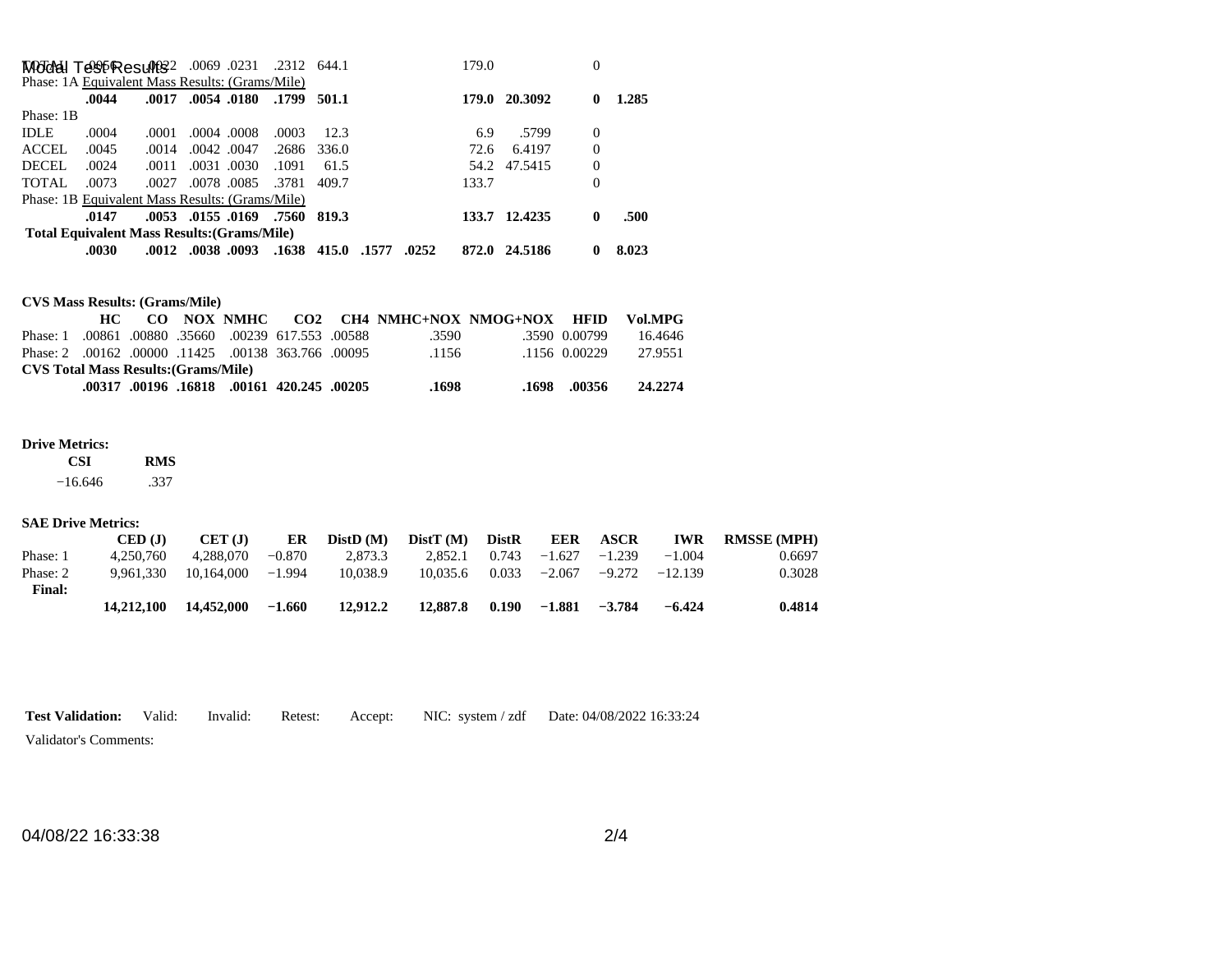| <b>Test Options:</b>                 |                    |
|--------------------------------------|--------------------|
| Option                               | <b>Description</b> |
| DHFID Hangup value                   | .004               |
| Gain                                 | .650               |
| <b>Constant Grade</b>                | .000               |
| Diesel Regeneration Required         | $\Omega$           |
| <b>Background Particles for PN</b>   | .000               |
| Background Particulates (PM)         | .004               |
| MINI DILUTER T/P DILUTION RATIO      | 10.320             |
| Tailpipe Methane Response Factor     | 1.066              |
| <b>DHFID Methane Response Factor</b> | 1.089              |
| <b>Bag Methane Response Factor</b>   | 1.102              |
| Soak Duration(Hrs)                   | 25                 |
| Threshold                            | 350                |
| <b>CVS K Coeff</b>                   | 638.530            |
| Charging Type                        | CS                 |
| <b>Trace Start Method</b>            | Flying             |
| Pre Test Vehicle Temperature         | Hot                |
| <b>Actual Driver</b>                 | Human              |
| <b>CVS Venturi Selection</b>         | Medium             |
| DynoGrade Type                       | None               |
| <b>Special Test Qualifications</b>   | None               |
| <b>OBD II Monitor</b>                | None Requested     |
| Cert Mode                            | Y                  |
| Road (Var.) Speed Fan required       | Y                  |
| Rolls Requirement                    | Y                  |
| Wrap Cursor                          | Y                  |
| Diesel Test                          | Y                  |
| <b>Augmented Braking</b>             | Y                  |
| Inca Requirement                     | Y                  |
| <b>Abort Test on INCA Failure</b>    | Y                  |
| Abort test on dead battery           | Y                  |
| <b>Hybrid Test</b>                   | Y                  |
| Mule Vehicle to Park                 | Y                  |
| <b>SAE Calculations Required</b>     | Y                  |
| Weighted Dilution factor             | 16.040             |